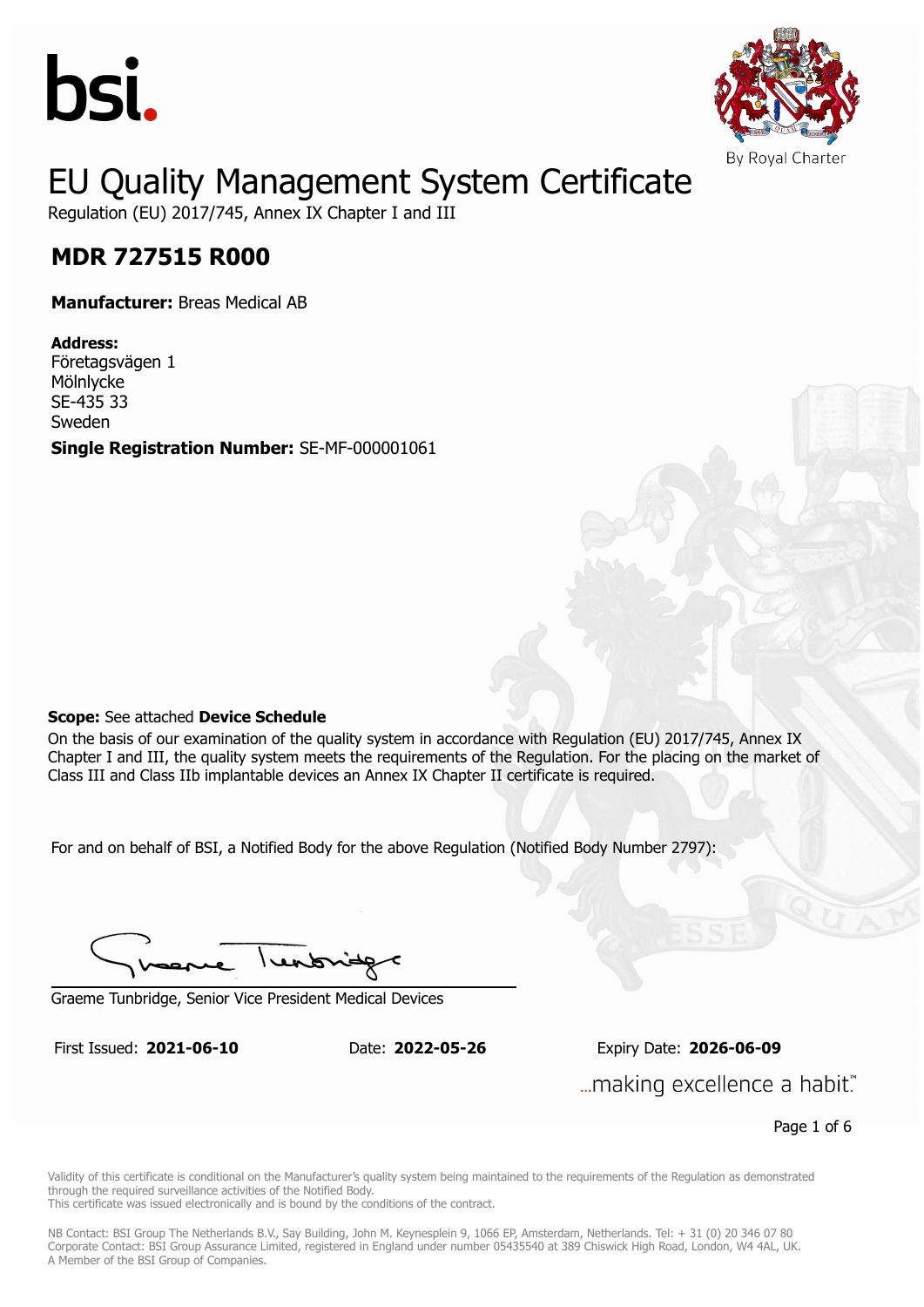



Regulation (EU) 2017/745, Annex IX Chapter I and III

### **MDR 727515 R000**

#### **Device Schedule: Class III and Class IIb devices**

| <b>Class IIb under Rule 12</b> | <b>Intended purpose</b>                                                                                                                                                                                                                                                                                                                                                                                                                                                                                                                                                                                                                                                                                                                                                                                                                                                                        |
|--------------------------------|------------------------------------------------------------------------------------------------------------------------------------------------------------------------------------------------------------------------------------------------------------------------------------------------------------------------------------------------------------------------------------------------------------------------------------------------------------------------------------------------------------------------------------------------------------------------------------------------------------------------------------------------------------------------------------------------------------------------------------------------------------------------------------------------------------------------------------------------------------------------------------------------|
| Vivo 45                        | Vivo 45 is intended to provide non-invasive or invasive ventilation for adult or<br>paediatric patients weighing over 10 kg (22 lbs) who require long-term support<br>or mechanical ventilation for respiratory insufficiency or respiratory failure, with<br>or without obstructive sleep apnea.<br>Vivo 45 is intended for spontaneously breathing patients.                                                                                                                                                                                                                                                                                                                                                                                                                                                                                                                                 |
| Vivo 45LS                      | The Vivo 45 LS ventilator (with or without the SpO2 and CO2 sensor) is<br>intended to provide continuous or intermittent ventilatory support for the care<br>of individuals who require mechanical ventilation. Specifically, the ventilator is<br>applicable for paediatric through adult patients weighing more than 5 kg (11<br>lbs.<br>The Vivo 45LS with the SpO2 is intended to measure functional oxygen<br>saturation of arterial hemoglobin (%SpO2) and pulse rate.<br>The Vivo 45LS with the CO2 sensor is intended to measure CO2 in the<br>inspiratory and expiratory gas.<br>The device is intended to be used in home, institution, hospitals and portable<br>applications such as wheelchairs and gurneys. It may be used for both invasive<br>and non-invasive ventilation. The Vivo 45LS is not intended to be used as an<br>emergency transport or critical care ventilator. |

First Issued: **2021-06-10** Date: **2022-05-26** Expiry Date: **2026-06-09** ... making excellence a habit."

Page 2 of 6

Validity of this certificate is conditional on the Manufacturer's quality system being maintained to the requirements of the Regulation as demonstrated through the required surveillance activities of the Notified Body.

This certificate was issued electronically and is bound by the conditions of the contract.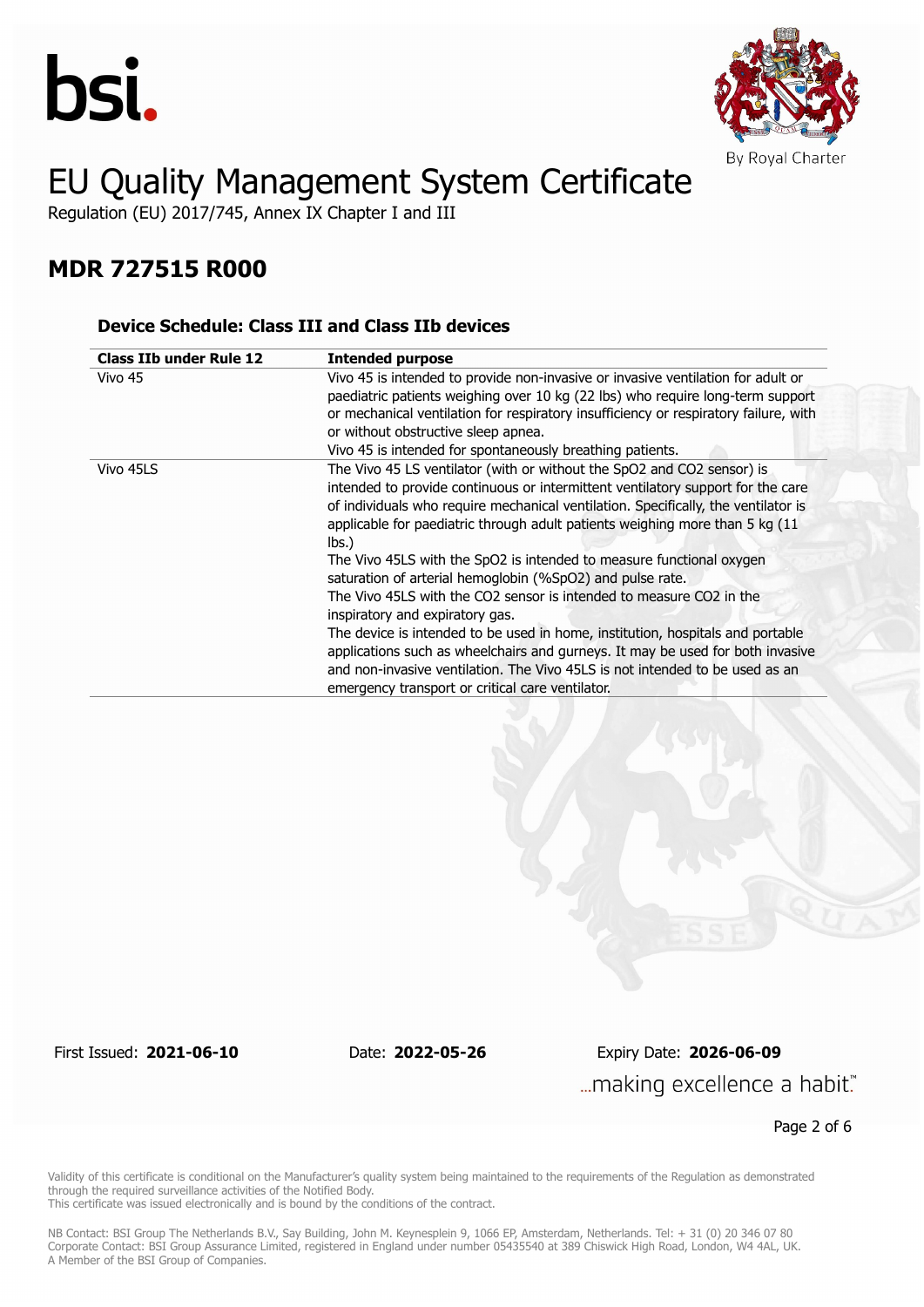



Regulation (EU) 2017/745, Annex IX Chapter I and III

### **MDR 727515 R000**

#### **Device Schedule: Class III and Class IIb devices**

| <b>Class IIb under Rule 12</b> | <b>Intended purpose</b>                                                                                                                                                                                                                                                                                                                                                                                                                                                                                                                                                                                                                                                                                                                                           |  |
|--------------------------------|-------------------------------------------------------------------------------------------------------------------------------------------------------------------------------------------------------------------------------------------------------------------------------------------------------------------------------------------------------------------------------------------------------------------------------------------------------------------------------------------------------------------------------------------------------------------------------------------------------------------------------------------------------------------------------------------------------------------------------------------------------------------|--|
| Vivo 1 and 2                   | Vivo 1 and 2 are intended to provide non-invasive ventilation for patients<br>weighing over 10 kg (22 lbs) who reguire long-term support or mechanical<br>ventilation for respiratory impairment, with or without obstructive sleep apnea.<br>Vivo 1 and 2 are intended for spontaneously breathing patients.                                                                                                                                                                                                                                                                                                                                                                                                                                                     |  |
| Vivo 3                         | Vivo 3 is intended to provide non-invasive or invasive ventilation for patients<br>weighing over 10 kg (22 lbs) who require long-term support<br>or mechanical ventilation for respiratory insufficiency or respiratory failure, with<br>or without obstructive sleep apnea. Vivo 3 is intended for spontaneously<br>breathing patients                                                                                                                                                                                                                                                                                                                                                                                                                           |  |
| Vivo 55                        | The Vivo 55 (with or without the SpO2 and CO2 sensor) is intended to provide<br>continuous or intermittent ventilatory support for the care of individuals who<br>require mechanical ventilation. Specifically, the ventilator is applicable for<br>pediatric through adult patients weighing more than 10 kg. The Vivo 55 with<br>the SpO2 sensor is intended to measure functional oxygen saturation of<br>arterial hemoglobin (%SpO2) and pulse rate. The Vivo 55 with the CO2 sensor<br>is intended to measure CO2 in the inspiratory and expiratory gas. The device is<br>intended to be used in home, institution, hospitals and portable applications<br>such as wheelchairs and gurneys. It may be used for both invasive and<br>noninvasive ventilation. |  |

First Issued: **2021-06-10** Date: **2022-05-26** Expiry Date: **2026-06-09** ... making excellence a habit."

Page 3 of 6

Validity of this certificate is conditional on the Manufacturer's quality system being maintained to the requirements of the Regulation as demonstrated through the required surveillance activities of the Notified Body.

This certificate was issued electronically and is bound by the conditions of the contract.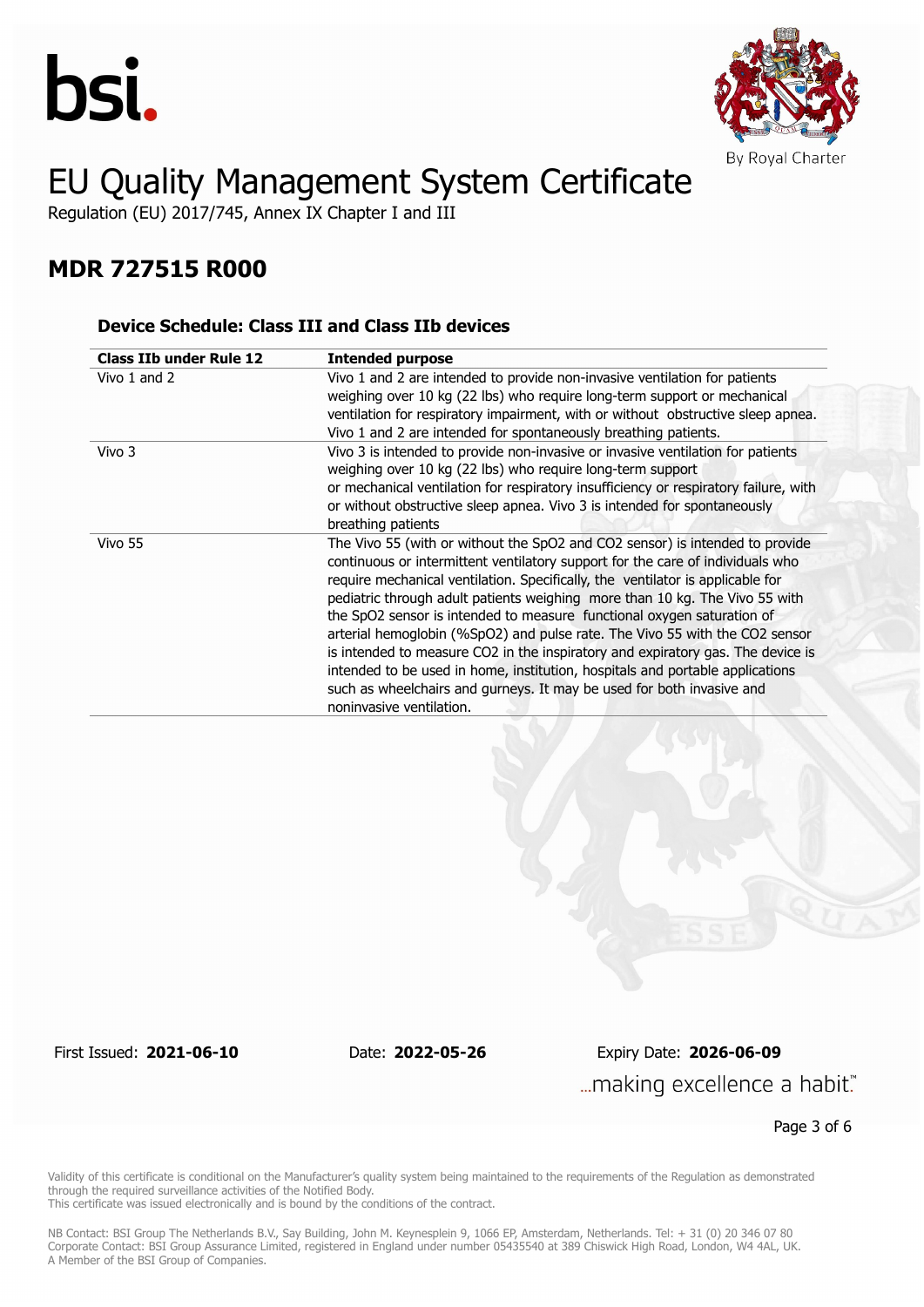



Regulation (EU) 2017/745, Annex IX Chapter I and III

### **MDR 727515 R000**

#### **Device Schedule: Class III and Class IIb devices**

| <b>Class IIb under Rule 12</b> | <b>Intended purpose</b>                                                                                                                                                                                                                                                                                                                                                                                                                                                                                                                                                                                                                                                                                                                                          |
|--------------------------------|------------------------------------------------------------------------------------------------------------------------------------------------------------------------------------------------------------------------------------------------------------------------------------------------------------------------------------------------------------------------------------------------------------------------------------------------------------------------------------------------------------------------------------------------------------------------------------------------------------------------------------------------------------------------------------------------------------------------------------------------------------------|
| Vivo 65                        | The Vivo 65 (with or without the SpO2 and CO2 sensor) is intended<br>to provide continuous or intermittent ventilatory support for<br>the care of individuals who require mechanical ventilation. Specifically,<br>the ventilator is applicable for pediatric through adult patients weighing more<br>than 5 kg. The Vivo 65 with the SpO2 sensor is intended to measure functional<br>oxygen saturation of arterial hemoglobin (%SpO2) and pulse rate. The Vivo 65<br>with the CO2 sensor is intended to measure CO2 in the inspiratory and<br>expiratory gas. The device is intended to be used in home, institution, hospitals<br>and portable applications such as wheelchairs and gurneys. It may be used for<br>both invasive and noninvasive ventilation. |
| Nippy 4                        | Nippy 4 is intended to provide noninvasive or invasive ventilation for adult or<br>pediatric patients weighing over 10 kg (22 lbs) who require long-term support<br>or mechanical ventilation for respiratory insufficiency or respiratory failure, with<br>or without obstructive sleep apnea.<br>Nippy 4 is intended for spontaneously breathing patients.                                                                                                                                                                                                                                                                                                                                                                                                     |

First Issued: **2021-06-10** Date: **2022-05-26** Expiry Date: **2026-06-09** ... making excellence a habit."

Page 4 of 6

Validity of this certificate is conditional on the Manufacturer's quality system being maintained to the requirements of the Regulation as demonstrated through the required surveillance activities of the Notified Body.

This certificate was issued electronically and is bound by the conditions of the contract.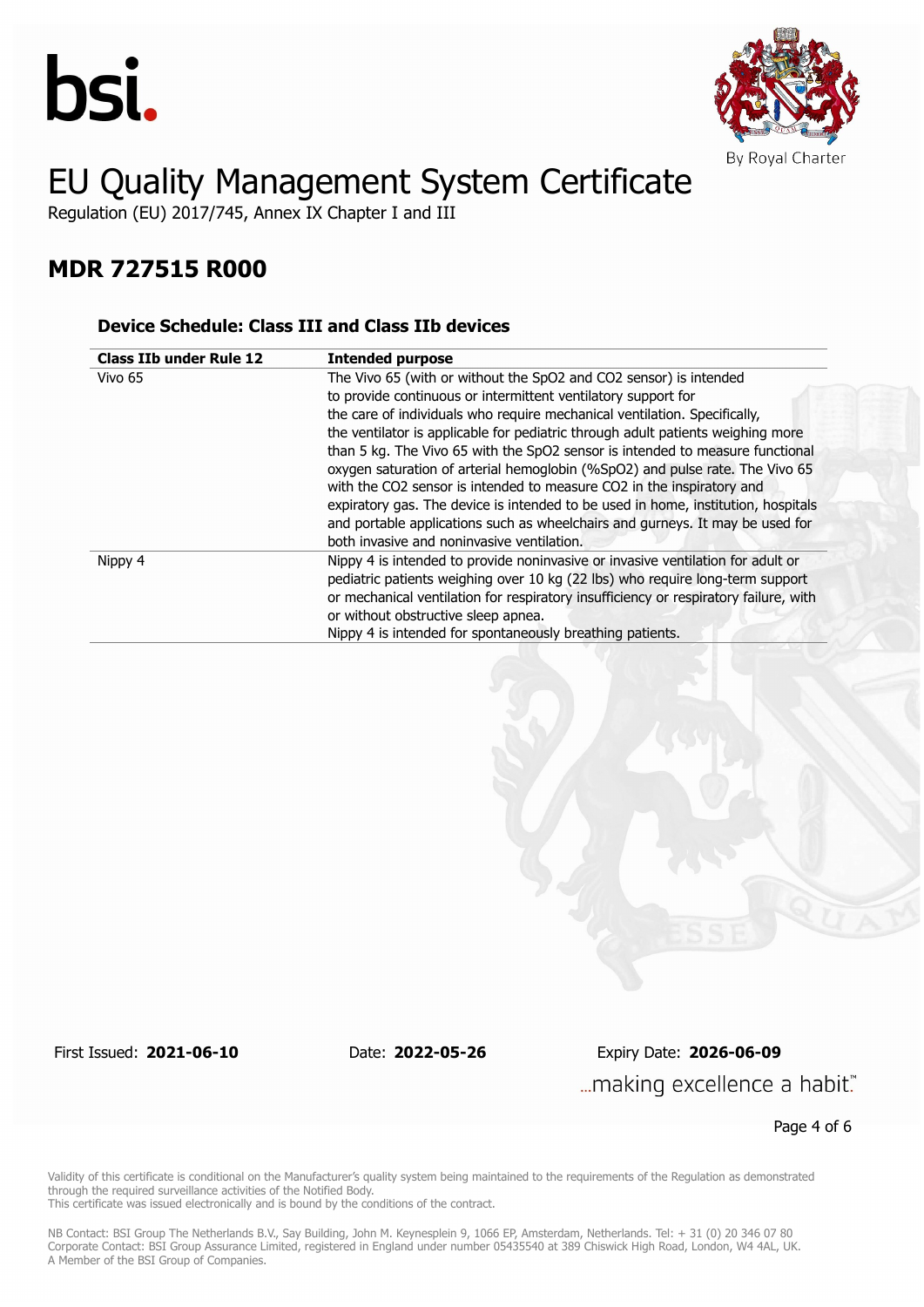



Regulation (EU) 2017/745, Annex IX Chapter I and III

### **MDR 727515 R000**

#### **Device Schedule: Class III and Class IIb devices**

| <b>Class IIb under Rule 12</b> | <b>Intended purpose</b>                                                                                                                                                                                                                                                                                                                                                                                                                                                                                                                                                                                                                                                                                                                                                                                                                                                         |  |
|--------------------------------|---------------------------------------------------------------------------------------------------------------------------------------------------------------------------------------------------------------------------------------------------------------------------------------------------------------------------------------------------------------------------------------------------------------------------------------------------------------------------------------------------------------------------------------------------------------------------------------------------------------------------------------------------------------------------------------------------------------------------------------------------------------------------------------------------------------------------------------------------------------------------------|--|
| Nippy $4+$                     | The Nippy 4+ ventilator (with or without the SpO2 and CO2 sensor) is intended<br>to provide continuous or intermittent ventilatory support for the care of<br>individuals who require mechanical ventilation. Specifically, the ventilator is<br>applicable for paediatric through adult patients weighing more than 5 kg (11<br>Ibs.) The Nippy 4+ with the SpO2 is intended to measure functional oxygen<br>saturation of arterial hemoglobin (%SpO2) and pulse rate. The Nippy 4+ with<br>the CO2 sensor is intended to measure CO2 in the inspiratory and expiratory<br>gas. The device is intended to be used in home, institution, hospitals and<br>portable applications such as wheelchairs and gurneys. It may be used for both<br>invasive and noninvasive ventilation. Nippy 4+ is not intended to be used as an<br>emergency transport or critical care ventilator. |  |
| <b>Class IIb</b>               | <b>Intended purpose</b>                                                                                                                                                                                                                                                                                                                                                                                                                                                                                                                                                                                                                                                                                                                                                                                                                                                         |  |
| EveryWare                      | EveryWare securely connects compatible medical devices located at the point of<br>patient care to the cloud and provides authorized healthcare representatives<br>the means to manage patient and device information and settings.<br>EveryWare does NOT alter the intended use of connected medical devices or<br>provide functions to automate diagnosis or therapy.                                                                                                                                                                                                                                                                                                                                                                                                                                                                                                          |  |

#### **Device Schedule: Class IIa, Custom-made and other devices**

| Device(s)                | <b>Risk Classification</b> |                                                        |
|--------------------------|----------------------------|--------------------------------------------------------|
| HUMIDIFYING SYSTEMS      | Class IIa                  |                                                        |
|                          |                            |                                                        |
| First Issued: 2021-06-10 | Date: 2022-05-26           | Expiry Date: 2026-06-09<br>making excellence a habit." |

Page 5 of 6

Validity of this certificate is conditional on the Manufacturer's quality system being maintained to the requirements of the Regulation as demonstrated through the required surveillance activities of the Notified Body.

This certificate was issued electronically and is bound by the conditions of the contract.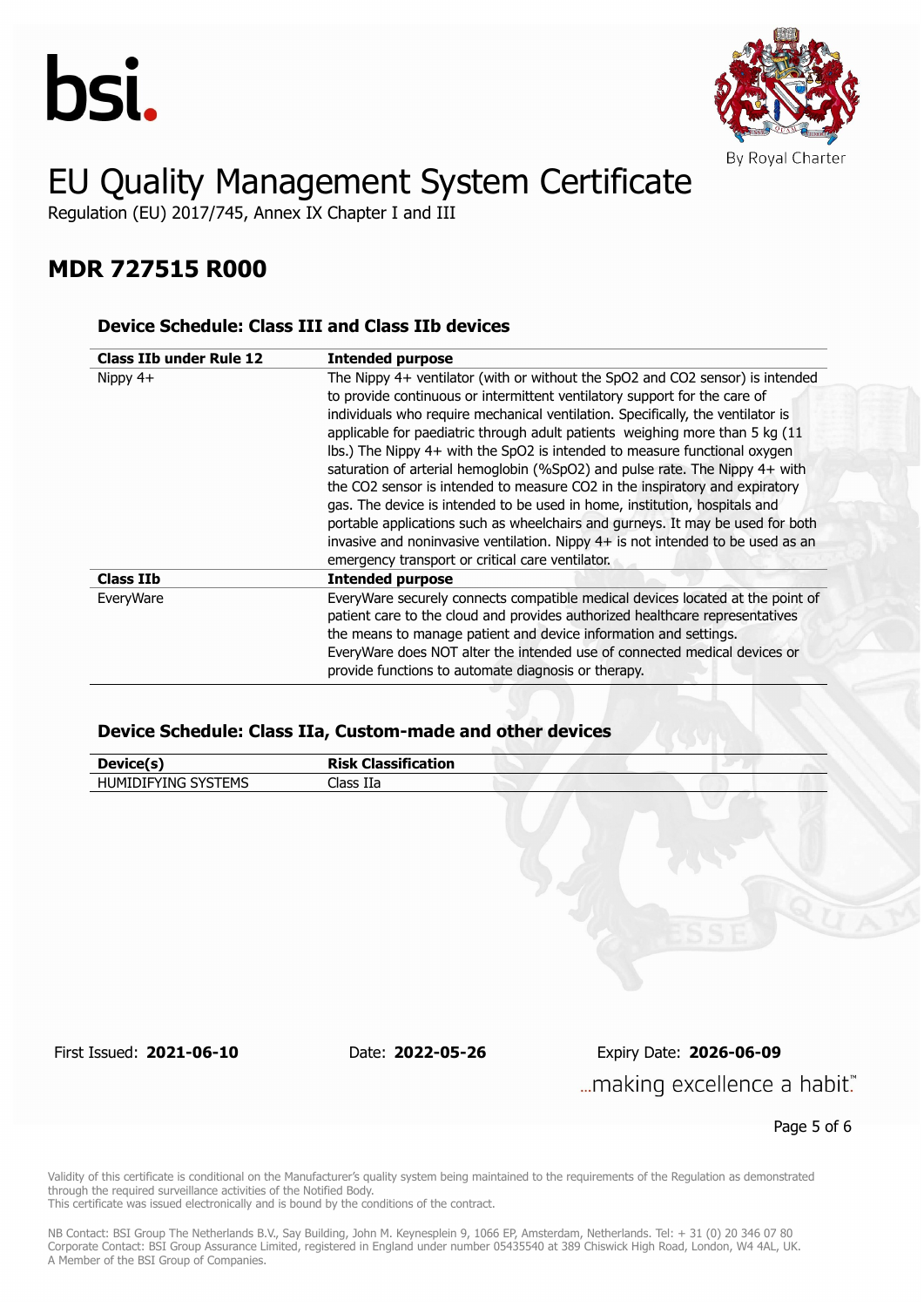



Regulation (EU) 2017/745, Annex IX Chapter I and III

### **MDR 727515 R000**

#### **Certificate History**

*(References to applicable Common Specifications, Harmonized Standards complied with, and the relevant test and audit reports that support any of the below certificate changes may be requested from Certificate.Verification@bsigroup.com)*

| <b>Date</b> | Reference number | <b>Action</b>                                                                                            |
|-------------|------------------|----------------------------------------------------------------------------------------------------------|
| 2021-06-10  | 3171450          | Issued.                                                                                                  |
| 2021-10-18  | 3540083          | Re-issue of certificate.<br>Addition of Vivo 1/2/3, Vivo 55/65, Nippy 4/4+ under<br>device schedule.     |
| Current     | 3696964          | Amended – Removal of subcontractor i3TEX AB.<br>Administrative update to dates of prior history entries. |

First Issued: **2021-06-10** Date: **2022-05-26** Expiry Date: **2026-06-09** ... making excellence a habit."

Page 6 of 6

Validity of this certificate is conditional on the Manufacturer's quality system being maintained to the requirements of the Regulation as demonstrated through the required surveillance activities of the Notified Body.

This certificate was issued electronically and is bound by the conditions of the contract.